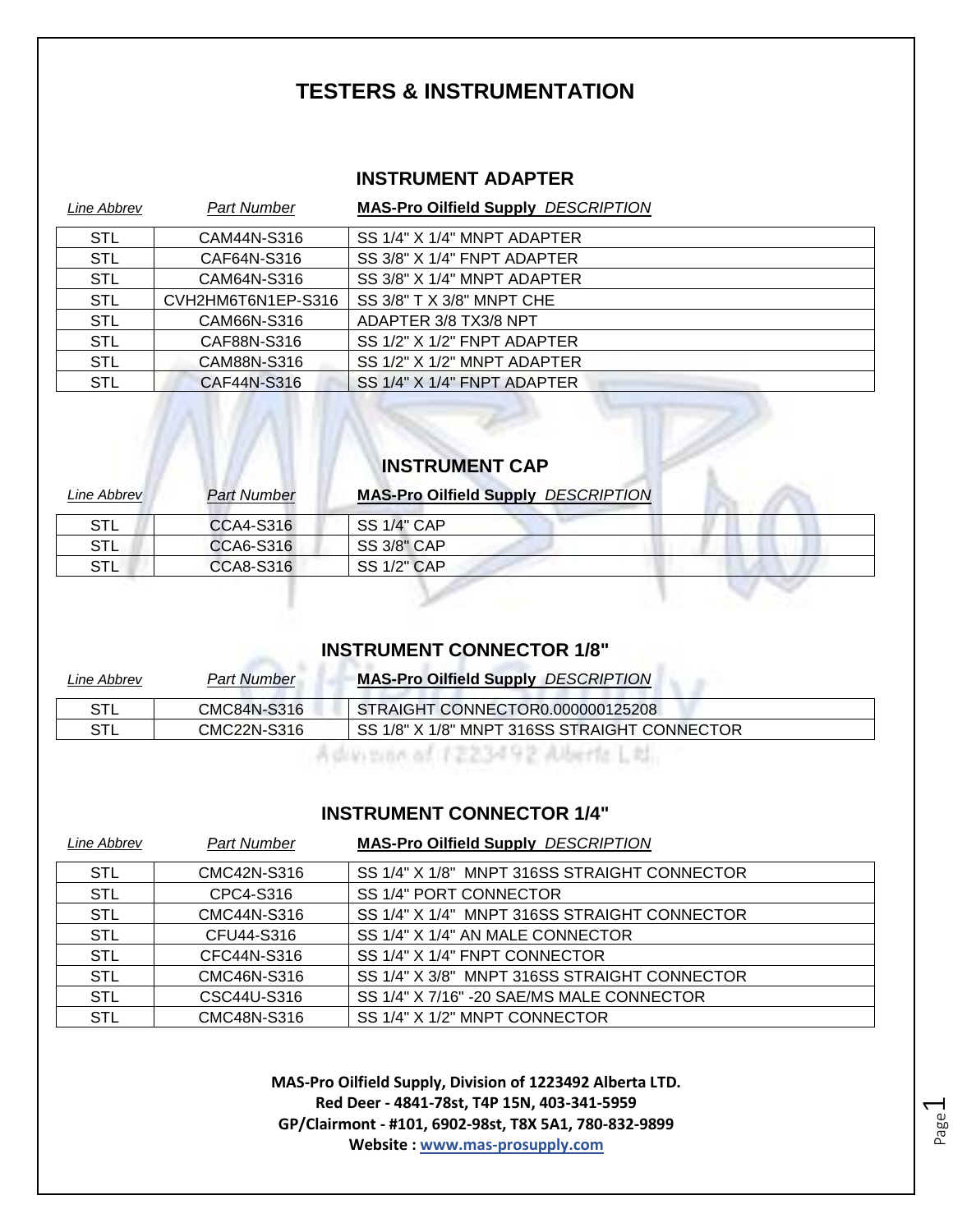#### **INSTRUMENT CONNECTOR 3/8"**

| Line Abbrev | Part Number | <b>MAS-Pro Oilfield Supply DESCRIPTION</b>   |
|-------------|-------------|----------------------------------------------|
| <b>STL</b>  | CMC62N-S316 | SS 3/8" X 1/8" MNPT CONNECTOR                |
| <b>STL</b>  | CFC64N-S316 | SS 3/8" X 1/4" FNPT CONNECTOR                |
| <b>STL</b>  | CMC64N-S316 | SS 3/8" X 1/4" MNPT CONNECTOR                |
| <b>STL</b>  | CPC6-S316   | SS 3/8" PORT CONNECTOR                       |
| <b>STL</b>  | CFU66-S316  | SS 3/8" X 3/8" AN MALE CONNECTOR             |
| <b>STL</b>  | CFC66N-S316 | SS 3/8" X 3/8" FNPT CONNECTOR                |
| <b>STL</b>  | CMC66N-S316 | SS 3/8" X 3/8" MNPT 316SS STRAIGHT CONNECTOR |
| <b>STL</b>  | CSC64U-S316 | SS 3/8" X 7/16" -20 SAE/MS MALE CONNECTOR    |
| <b>STL</b>  | CFC68N-S316 | SS 3/8" X 1/2" FNPT CONNECTOR                |
| <b>STL</b>  | CMC68N-S316 | SS 3/8" X 1/2" MNPT CONNECTOR                |
| <b>FTG</b>  | CMC68N-CS   | CS 3/8" X 1/2" MNPT CONNECTOR                |

## **INSTRUMENT CONNECTOR 1/2"**

| Line Abbrev | <b>Part Number</b> | <b>MAS-Pro Oilfield Supply DESCRIPTION</b>   |
|-------------|--------------------|----------------------------------------------|
| <b>STL</b>  | CFC84N-S316        | SS 1/2" X 1/4" FNPT CONNECTOR                |
| <b>STL</b>  | CFC86N-S316        | SS 1/2" X 3/8" FNPT CONNECTOR                |
| <b>STL</b>  | CMC86N-S316        | SS 1/2" X 3/8" MNPT 316SS STRAIGHT CONNECTOR |
| <b>STL</b>  | CPC8-S316          | SS 1/2" PORT CONNECTOR                       |
| <b>STL</b>  | CFU88-S316         | SS 1/2" X 1/2" AN MALE CONNECTOR             |
| <b>STL</b>  | CFC88N-S316        | SS 1/2" X 1/2" FNPT CONNECTOR                |
| <b>STL</b>  | CMC88N-S316        | SS 1/2" X 1/2" MNPT CONNECTOR                |
| <b>STL</b>  | CSC88U-S316        | SS 1/2" X 3/4" -16 SAE/MS MALE CONNECTOR     |
| <b>STL</b>  | CMC812N-S316       | SS 1/2" X 3/4" MNPT CONNECTOR                |

### **INSTRUMENT CONNECTOR 5/8"**

| ∟ine Abbrev | Part Number  | <b>DESCRIPTION</b><br><b>MAS-Pro Oilfield Supply</b> |  |
|-------------|--------------|------------------------------------------------------|--|
| ודס<br>۱۳   | CFU1010-S316 | SS 5/8" X 5/8" AN MALE CONNECTOR                     |  |

#### **INSTRUMENT CONNECTOR 3/4"**

| Line Abbrev | <b>Part Number</b> | <b>MAS-Pro Oilfield Supply DESCRIPTION</b>    |
|-------------|--------------------|-----------------------------------------------|
| STL         | CMC128N-S316       | 'SS 3/4" X 1/2" MNPT 316SS STRAIGHT CONNECTOR |
| STL         | CFU1212-S316       | SS 3/4" X 3/4" AN MALE CONNECTOR              |
| STL         | CMC1212N-S316      | SS 3/4" X 3/4" MNPT 316SS STRAIGHT CONNECTOR  |

#### **INSTRUMENT CONNECTOR 1"**

| Line Abbrev | <b>Part Number</b> | <b>MAS-Pro Oilfield Supply DESCRIPTION</b>  |
|-------------|--------------------|---------------------------------------------|
| STL         | CMC168N-S316       | ISS 1" X 1/2" MNPT 316SS STRAIGHT CONNECTOR |
| STL         | CMC1616N-S316      | SS 1" X 1" MNPT 316SS STRAIGHT CONNECTOR    |

**MAS-Pro Oilfield Supply, Division of 1223492 Alberta LTD. Red Deer - 4841-78st, T4P 15N, 403-341-5959 GP/Clairmont - #101, 6902-98st, T8X 5A1, 780-832-9899 Website : www.mas-prosupply.com**

Page  $\mathrel{\sim}$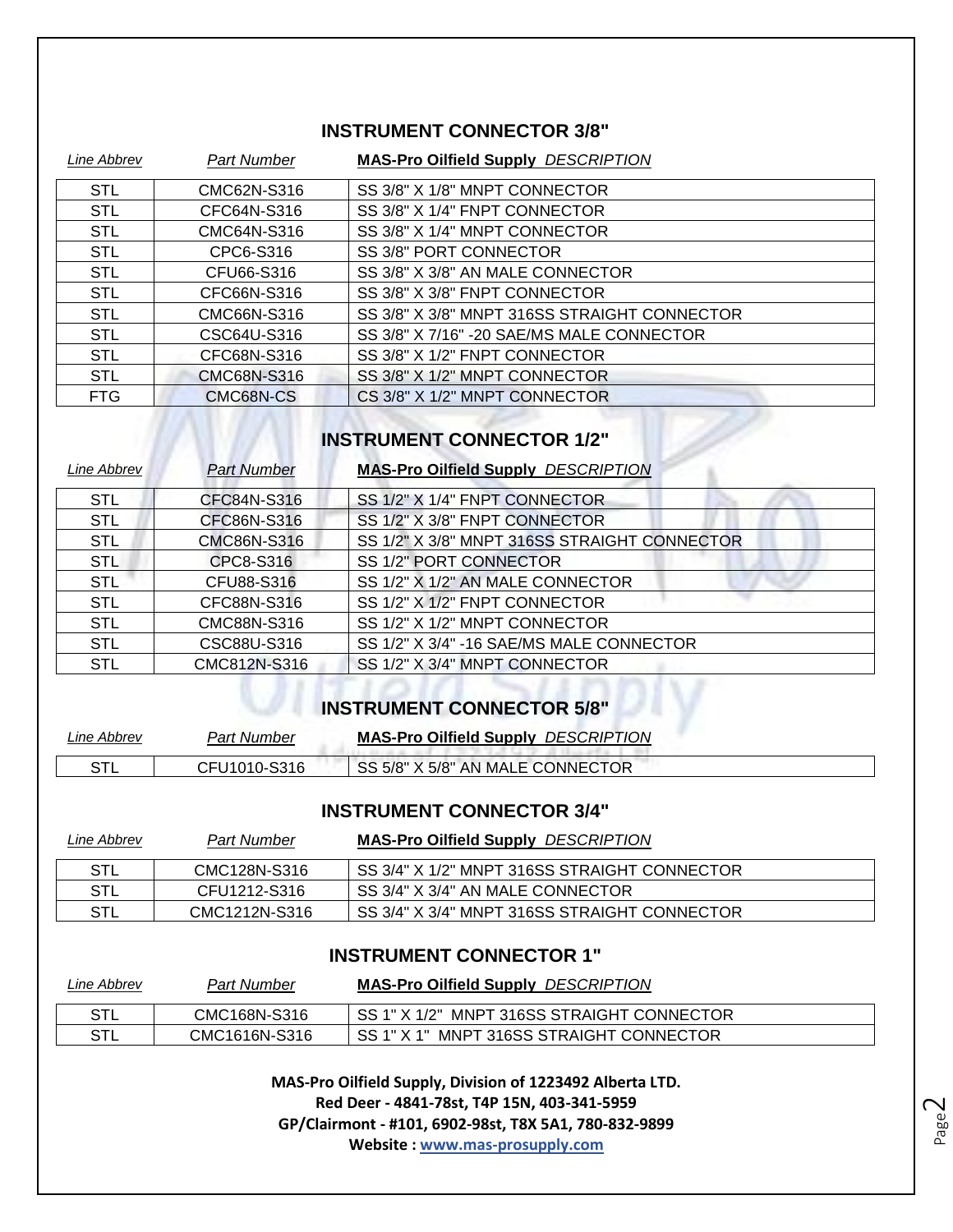#### **INSTRUMENT CONNECTOR 1-1/4" / 1-1/2" / 2"**

| Line Abbrev | <b>Part Number</b> | <b>MAS-Pro Oilfield Supply DESCRIPTION</b>       |
|-------------|--------------------|--------------------------------------------------|
| STL         | CMC2020N-S316      | SS 1-1/4" X 1-1/4" MNPT 316SS STRAIGHT CONNECTOR |
| STL         | CMC2424N-S316      | SS 1-1/2" X 1-1/2" MNPT 316SS STRAIGHT CONNECTOR |
| FTG         | CMC3232N-CS        | CS 2" X 2" CONNECTER                             |

#### **INSTRUMENT ELBOW 1/8"**

| Line Abbrev | <b>Part Number</b> | <b>MAS-Pro Oilfield Supply DESCRIPTION</b> |
|-------------|--------------------|--------------------------------------------|
| STL         | CLMA22N-BR         | BRASS ELBOWS 1/8" R TUBE X 1/8" MNPT       |
| STL         | CLMA24N-S316       | SS 1/8" X 1/4" MNPT ELBOW                  |

### **INSTRUMENT ELBOW 1/4"**

| Line Abbrev | <b>Part Number</b>  | <b>MAS-Pro Oilfield Supply DESCRIPTION</b> |
|-------------|---------------------|--------------------------------------------|
| <b>STL</b>  | <b>HSML4N-S316</b>  | SS 1/4" MNPT ELBOW                         |
| <b>STL</b>  | <b>CLA4-S316</b>    | SS 1/4" UNION ELBOW                        |
| <b>STL</b>  | <b>CLMA42N-S316</b> | SS 1/4" X 1/8" MNPT ELBOW                  |
| <b>STL</b>  | <b>CLF44N-S316</b>  | SS 1/4" X 1/4" FNPT ELBOW                  |
| <b>STL</b>  | <b>CLMA44N-S316</b> | SS 1/4" X 1/4" MNPT ELBOW                  |
| <b>STL</b>  | <b>CLMA46N-S316</b> | SS 1/4" X 3/8" MNPT ELBOW                  |
| <b>STL</b>  | <b>CLMA48N-S316</b> | SS 1/4" X 1/2" MNPT ELBOW                  |
|             |                     |                                            |

#### **INSTRUMENT ELBOW 3/8"**

| Line Abbrev | <b>Part Number</b>  | <b>MAS-Pro Oilfield Supply DESCRIPTION</b> |
|-------------|---------------------|--------------------------------------------|
| <b>STL</b>  | CLA6-S316           | SS 3/8" UNION ELBOW                        |
| <b>STL</b>  | <b>CLMA62N-S316</b> | SS 3/8" X 1/8" MNPT ELBOW                  |
| <b>STL</b>  | CSLA64U-S316        | SS 3/8" X 1/4" SAE/MS MALE ELBOW           |
| <b>STL</b>  | CLF64N-S316         | SS 3/8" X 1/4" FNPT ELBOW                  |
| <b>STL</b>  | CLMA64N-S316        | SS 3/8" X 1/4" MNPT ELBOW                  |
| <b>STL</b>  | CLMA66N-S316        | SS 3/8" X 3/8" MNPT ELBOW                  |
| <b>STL</b>  | CLMA68N-S316        | SS 3/8" X 1/2" MNPT ELBOW                  |
| <b>STL</b>  | CSLA68U-S316        | SS 3/8" X 3/4" -16 SAE/MS MALE ELBOW       |

#### **INSTRUMENT ELBOW 1/2"**

| Line Abbrev | Part Number   | <b>MAS-Pro Oilfield Supply DESCRIPTION</b> |
|-------------|---------------|--------------------------------------------|
| <b>STL</b>  | HSML8N-S316   | SS 1/2" MNPT ELBOW                         |
| <b>STL</b>  | CLA8-S316     | SS 1/2" UNION ELBOW                        |
| <b>STL</b>  | CLMA84N-S316  | SS 1/2" X 1/4" MNPT ELBOW                  |
| <b>STL</b>  | CLMA86N-S316  | SS 1/2" X 3/8" MNPT ELBOW                  |
| <b>STL</b>  | CLMA88N-S316  | SS 1/2" X 1/2" MNPT ELBOW                  |
| <b>STL</b>  | CLMA812N-S316 | SS 1/2" X 3/4" MNPT ELBOW                  |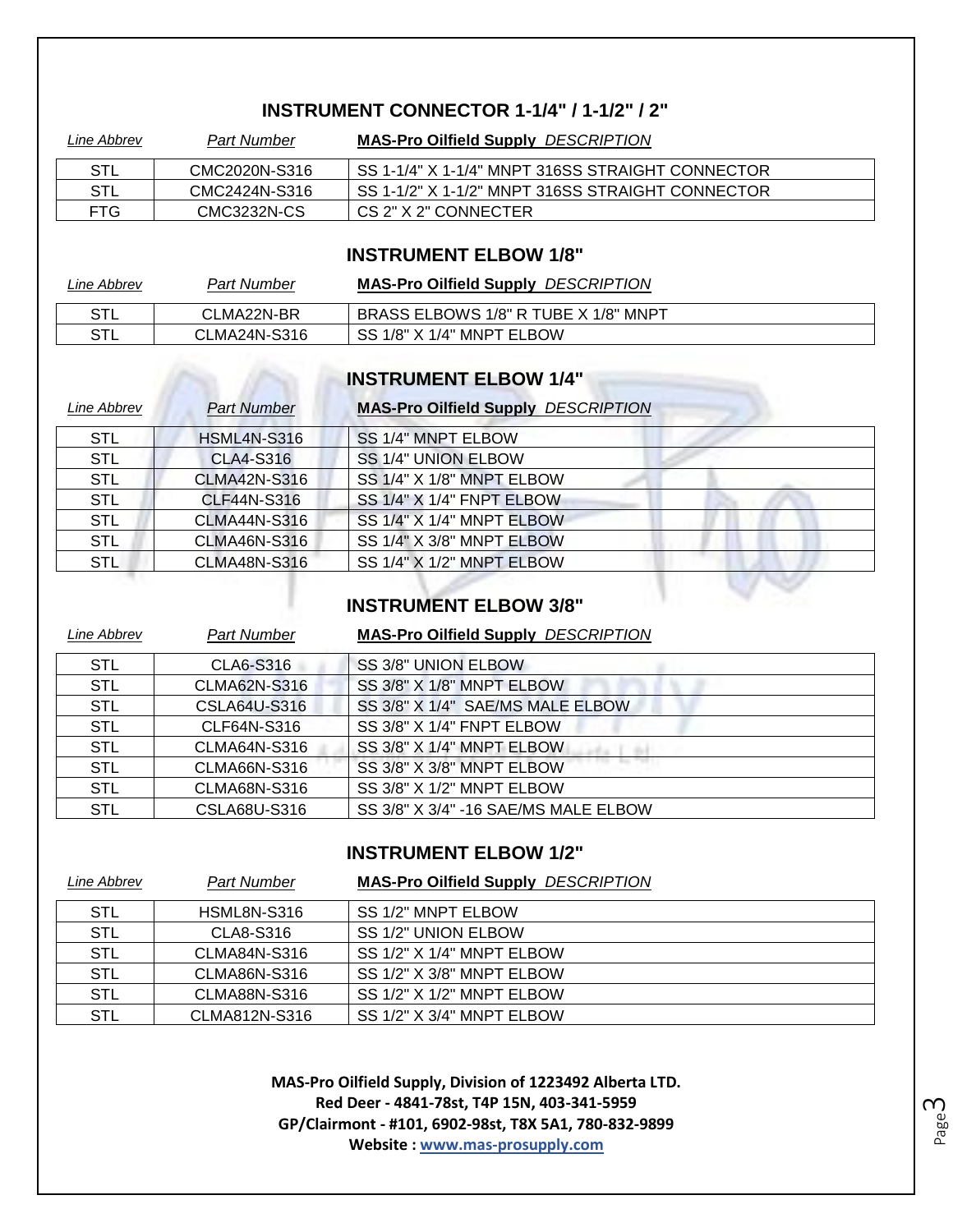#### **INSTRUMENT ELBOW 3/4"**

| Line Abbrev | <b>Part Number</b> | <b>MAS-Pro Oilfield Supply DESCRIPTION</b> |
|-------------|--------------------|--------------------------------------------|
| STL         | CLA12-S316         | SS 3/4" UNION ELBOW                        |
| STL         | CLMA1212N-S316     | SS 3/4" X 3/4" MNPT ELBOW                  |

#### **INSTRUMENT ELBOW 1"**

| Line Abbrev | Part Number    | <b>MAS-Pro Oilfield Supply DESCRIPTION</b> |
|-------------|----------------|--------------------------------------------|
| STL         | CLA16-S316     | SS 1" UNION ELBOW                          |
| STL         | CLMA1616N-S316 | SS 1" X 1" MNPT ELBOW                      |

#### **INSTRUMENT ELBOW 1-1/4" & 1-1/2"**

| <i>Line Abbrev</i> | <b>Part Number</b> | <b>MAS-Pro Oilfield Supply DESCRIPTION</b> |
|--------------------|--------------------|--------------------------------------------|
| STL                | CLA20-S316         | SS 1-1/4" UNION ELBOW TUBEXTUBE            |
| STL                | CLMA2424N-S316     | SS 1-1/2" X 1-1/2" MNPT ELBOW              |

## **INSTRUMENT FERRULES**

| Line Abbrev | <b>Part Number</b> | <b>MAS-Pro Oilfield Supply DESCRIPTION</b> |
|-------------|--------------------|--------------------------------------------|
| <b>STL</b>  | CFS2-S316          | SS 1/8" FERRULE 316SS                      |
| <b>STL</b>  | CFS4-S316          | SS 1/4" FERRULE 316SS                      |
| <b>STL</b>  | CFS6-S316          | SS 3/8" FERRULE 316SS                      |
| <b>STL</b>  | CFS8-S316          | SS 1/2" FERRULE 316SS                      |
| <b>STL</b>  | F1/2               | FERRULE 1/2" SET(10)                       |
| STL         | CFS12-S316         | SS 3/4" FERRULE 316SS                      |

#### **INSTRUMENT NUT**

| Line Abbrev | <b>Part Number</b>  | <b>MAS-Pro Oilfield Supply DESCRIPTION</b> |
|-------------|---------------------|--------------------------------------------|
| <b>STL</b>  | HSPB2N-BR           | BRASS 1/8" NPT PLUG                        |
| <b>STL</b>  | CN4-S316            | <b>SS 1/4" NUT</b>                         |
| <b>STD</b>  | <b>N1/4SS</b>       | <b>NUT 1/4" TUBING STAINLESS</b>           |
| <b>STD</b>  | <b>N3/8SS</b>       | <b>NUT 3/8" TUBING STAINLESS</b>           |
| <b>STL</b>  | CN6-S316            | SS 3/8" NUT 316SS                          |
| <b>STD</b>  | <b>N5/8SS</b>       | <b>NUT 5/8" SS</b>                         |
| <b>STD</b>  | <b>N1/2SS</b>       | <b>NUT 1/2" TUBING STAINLESS</b>           |
| <b>STL</b>  | CN8-S316            | SS 1/2" NUT 316SS                          |
| <b>STL</b>  | <b>HSPB12N-S316</b> | SS 3/4" NPT HEX PLUG                       |
| <b>STL</b>  | <b>HSPB16N-S316</b> | SS 1" NPT HEX PLUG                         |

**MAS-Pro Oilfield Supply, Division of 1223492 Alberta LTD. Red Deer - 4841-78st, T4P 15N, 403-341-5959 GP/Clairmont - #101, 6902-98st, T8X 5A1, 780-832-9899 Website : www.mas-prosupply.com**

Page 4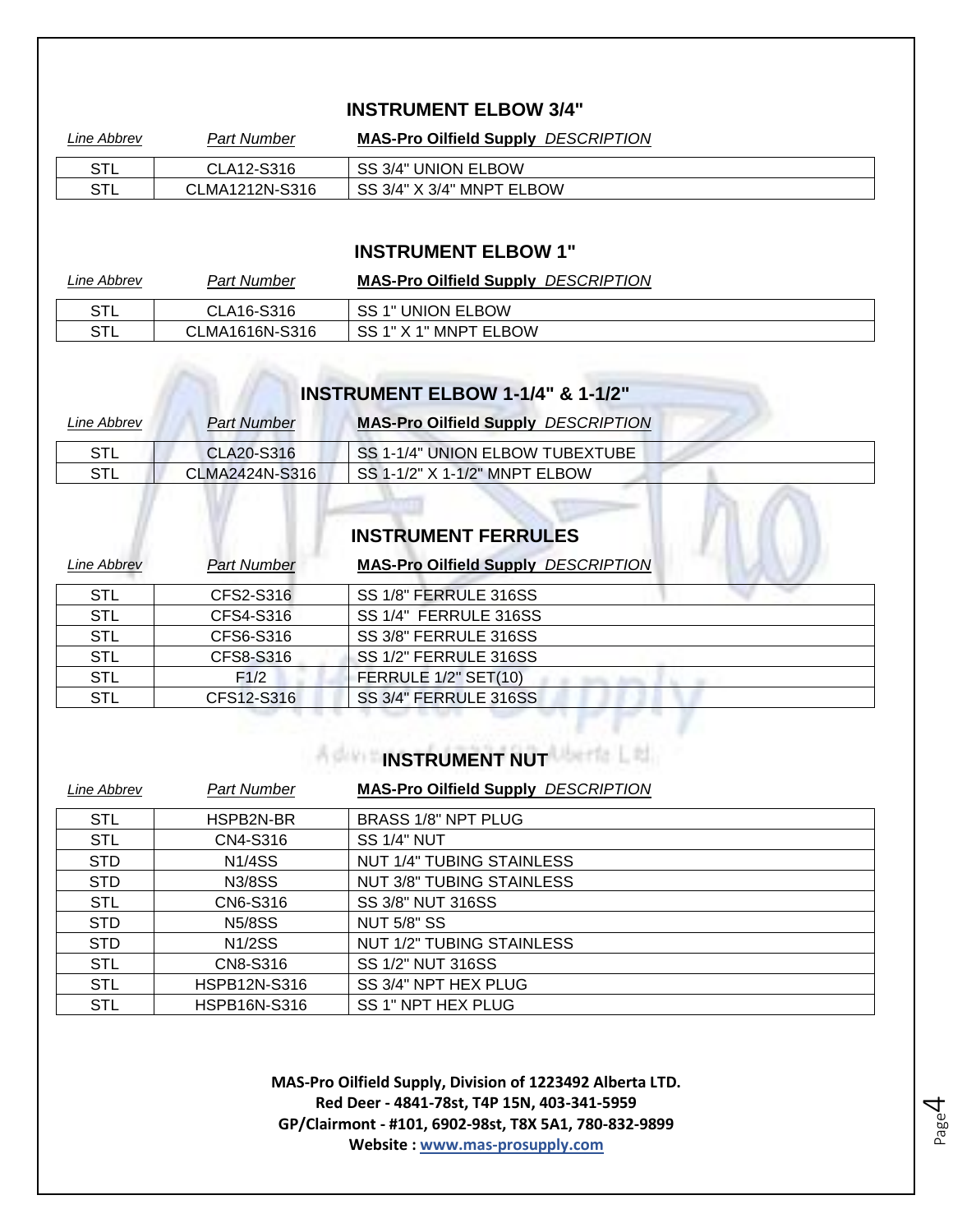#### **INSTRUMENT TEE 1/8"**

| Line Abbrev | Part Number       | <b>MAS-Pro Oilfield Supply DESCRIPTION</b>           |
|-------------|-------------------|------------------------------------------------------|
| STL         | <b>HSR2N-S316</b> | SS 1/8" MNPT RUN TEE                                 |
| STL         | CRTM22NS316       | $\overline{\phantom{a}}$ SS 1/8" X 1/8" MNPT RUN TEE |

#### **INSTRUMENT TEE 1/4"**

| Line Abbrev | <b>Part Number</b>  | <b>MAS-Pro Oilfield Supply DESCRIPTION</b> |
|-------------|---------------------|--------------------------------------------|
| STL         | <b>HSRT4N-S316</b>  | SS 1/4" MNPT RUN TEE                       |
| <b>STL</b>  | CBTM44N-S316        | SS 1/4" T X 1/4" MNPT BRANCH TEE           |
| <b>STL</b>  | CTA4-S316           | SS 1/4" UNION TEE                          |
| <b>STL</b>  | CBTF44N-S316        | SS 1/4" X 1/4" FNPT BRANCH TEE             |
| STL         | <b>CRTM44N-S316</b> | SS 1/4" X 1/4" MNPT RUN TEE                |

# **INSTRUMENT TEE 3/8"**

| Line Abbrev | <b>Part Number</b> | <b>MAS-Pro Oilfield Supply DESCRIPTION</b> |
|-------------|--------------------|--------------------------------------------|
| <b>STL</b>  | CTA6-S316          | SS 3/8" UNION TEE                          |
| <b>STL</b>  | CBTF64N-S316       | SS 3/8" X 1/4" FNPT BRANCH TEE             |
| <b>STL</b>  | CRTF64N-S316       | SS 3/8" X 1/4" FNPT RUN TEE                |
| <b>STL</b>  | CBTM64N-S316       | SS 3/8" X 1/4" MNPT BRANCH TEE             |
| <b>STL</b>  | CRTM64N-S316       | SS 3/8" X 1/4" MNPT RUN TEE                |
| <b>STL</b>  | CTR646-S316        | SS 3/8" X 1/4" X 3/8" REDUCING TEE         |
| <b>STL</b>  | CBTF66N-S316       | SS 3/8" X 3/8" FNPT BRANCH TEE             |
| <b>STL</b>  | CBTM66N-S316       | SS 3/8" X 3/8" MNPT BRANCH TEE             |
| <b>STL</b>  | CRTM66N-S316       | SS 3/8" X 3/8" MNPT RUN TEE                |
| <b>STL</b>  | CTR664-S316        | SS 3/8" X 3/8" X 1/4" REDUCING TEE         |

#### **INSTRUMENT TEE 1/2"**

| <i>Line Abbrev</i> | <b>Part Number</b> | <b>MAS-Pro Oilfield Supply DESCRIPTION</b> |
|--------------------|--------------------|--------------------------------------------|
| STL                | CTA8-S316          | SS 1/2 UNION TEE 316SS                     |
| STL                | CRT846-S316        | SS 1/2" X 1/4" X 3/8" REDUCING TEE         |
| STL                | CRTM88N-S316       | $SS 1/2"$ X $1/2"$ MNPT RUN TEE            |
| STL                | CTR886-S316        | SS 1/2" X 1/2" X 3/8" REDUCING TEE         |

**MAS-Pro Oilfield Supply, Division of 1223492 Alberta LTD. Red Deer - 4841-78st, T4P 15N, 403-341-5959 GP/Clairmont - #101, 6902-98st, T8X 5A1, 780-832-9899 Website : www.mas-prosupply.com**

 $\mathcal{U}(\cdot)$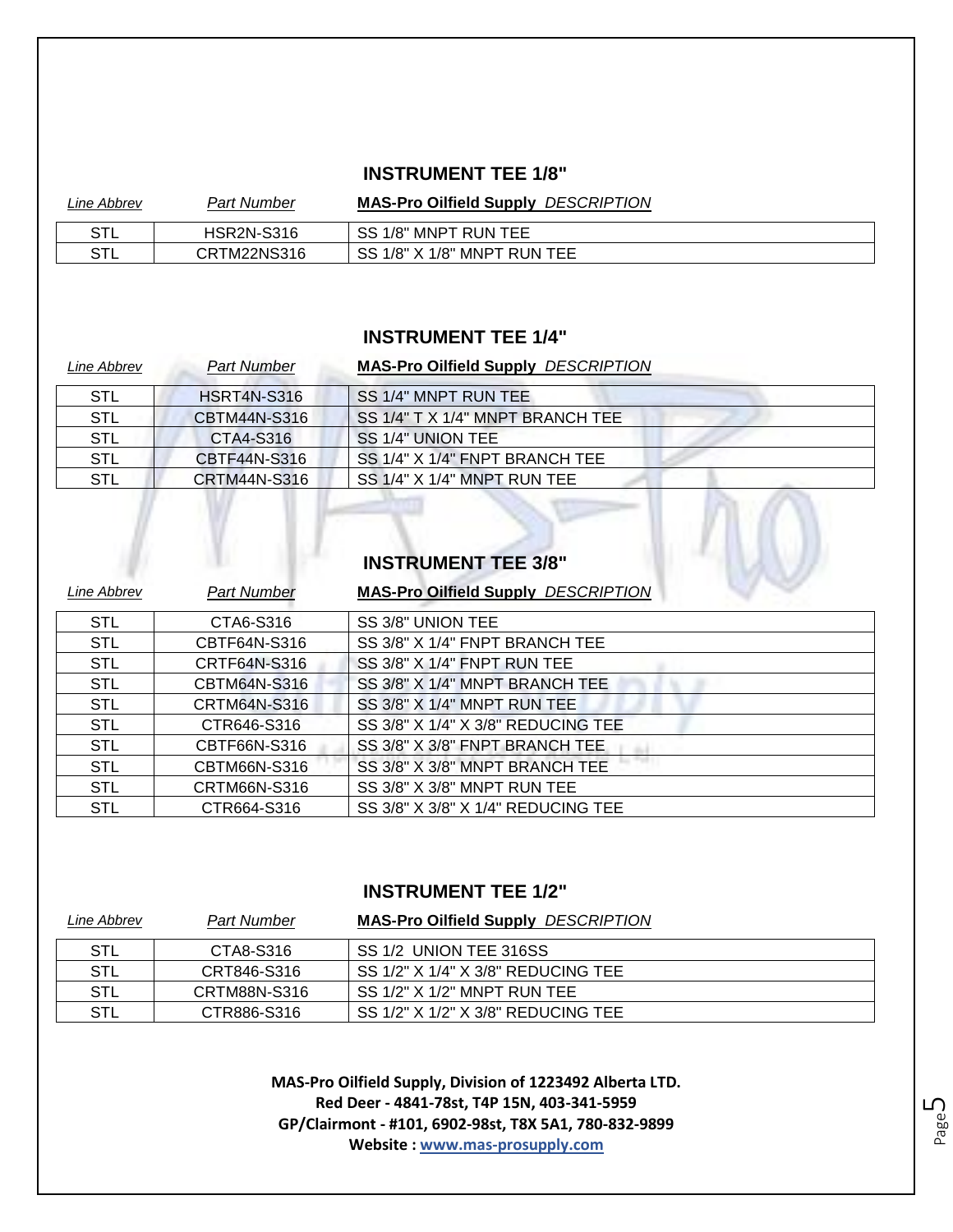#### **INSTRUMENT TUBING**

| Line Abbrev | Part Number         | <b>MAS-Pro Oilfield Supply DESCRIPTION</b> |
|-------------|---------------------|--------------------------------------------|
| <b>STL</b>  | STT1/4.035          | STAINLESS TUBING 1/4 SEAMLESS .035 WALL    |
| <b>STL</b>  | STT1/4.049          | STAINLESS TUBING 1/4 SEAMLESS .049 WALL    |
| <b>STL</b>  | STT1/4.065          | STAINLESS TUBING 1/4 SEAMLESS .065 WALL    |
| <b>STL</b>  | STT <sub>3</sub> /8 | STAINLESS TUBING 3/8 SEAMLESS .035 WALL    |
| <b>STL</b>  | STT3/8.049          | STAINLESS TUBING 3/8 SEAMLESS .049 WALL    |
| <b>STL</b>  | 38065-S316          | STAINLESS TUBING 3/8 SEAMLESS .065 WALL    |
| <b>STL</b>  | STT1/2              | STAINLESS TUBING 1/2 SEAMLESS .035 WALL    |
| <b>STL</b>  | 12049-S316          | STAINLESS TUBING 1/2 SEAMLESS .049 WALL    |
| <b>STL</b>  | STT <sub>3</sub> /4 | STAINLESS TUBING 3/4 SEAMLESS .035 WALL    |
| <b>STL</b>  | 114035              | SML 1-1/4" ODX035 WALL TUBE                |
| <b>STL</b>  | 112035              | SML 1-1/2" ODX035 WALL TUBE                |

#### **INSTRUMENT UNION**

 $\langle$ .

| Line Abbrev | <b>Part Number</b> | <b>MAS-Pro Oilfield Supply DESCRIPTION</b>    |
|-------------|--------------------|-----------------------------------------------|
| <b>STL</b>  | CBMC22N-S316       | SS 1/8" MNPT X 1/8" TUBE BULKHEAD UNION       |
| <b>STL</b>  | CBU2-S316          | SS 316 1/8" BULKHEAD UNION TUBE X TUBE        |
| <b>STL</b>  | CBU4-BR            | BRASS 1/4" BULKHEAD UNION TUBEXTUBE           |
| <b>STL</b>  | CBU4-S316          | SS 1/4" BULKHEAD UNION                        |
| <b>STL</b>  | <b>CUA4-S316</b>   | SS 1/4" UNION                                 |
| <b>STL</b>  | CUR42-S316         | SS 1/4" X 1/8" REDUCING UNION                 |
| <b>STL</b>  | <b>CUR84-S316</b>  | SS 1/4" X 3/8" REDUCING UNION                 |
| <b>STL</b>  | <b>CBU6-S316</b>   | SS 3/8" BULKHEAD UNION                        |
| <b>STL</b>  | <b>CUA6-S316</b>   | SS 3/8" UNION                                 |
| <b>STL</b>  | CUR64-S316         | SS 3/8" X 1/4" REDUCING UNION                 |
| <b>FTG</b>  | CUR64-CS           | CS 3/8" X 1/4" REDUCING UNION                 |
| <b>STL</b>  | <b>CUA8-S316</b>   | <b>SS 1/2" UNION 316SS</b>                    |
| <b>STL</b>  | CBU8-S316          | SS 1/2" BULKHEAD UNION                        |
| <b>FTG</b>  | CUR84-CS           | CS 1/2" X 1/4" REDUCING UNION                 |
| <b>FTG</b>  | CUR86-CS           | CS 1/2" X 3/8" REDUCING UNION                 |
| <b>STL</b>  | CUR86-S316         | SS 1/2" X 3/8" REDUCING UNION                 |
| <b>STL</b>  | CUA12-S316         | SS 3/4" UNION                                 |
| <b>FTG</b>  | <b>CUR128-CS</b>   | CS 3/4" X 1/2" REDUCING UNION                 |
| <b>STL</b>  | CUR128-S316        | SS 3/4" X 1/2" REDUCING UNION                 |
| <b>STL</b>  | CTA24-S316         | SS 1-1/2" UNION TEE TUBE X TUBE X TUBE        |
| <b>STL</b>  | CTA20-S316         | SS 1-1/4" UNION TEE TUBEXTUBE                 |
| <b>STL</b>  | CUA20-S316         | SS 1-1/4" UNION TUBEXTUBE                     |
| <b>STL</b>  | CUA24-S316         | SS 1-1/2" UNION TUBE X TUBE                   |
| <b>STL</b>  | CUR2420-S316       | SS 1-1/2" X 1-1/4" REDUCING UNION TUBE X TUBE |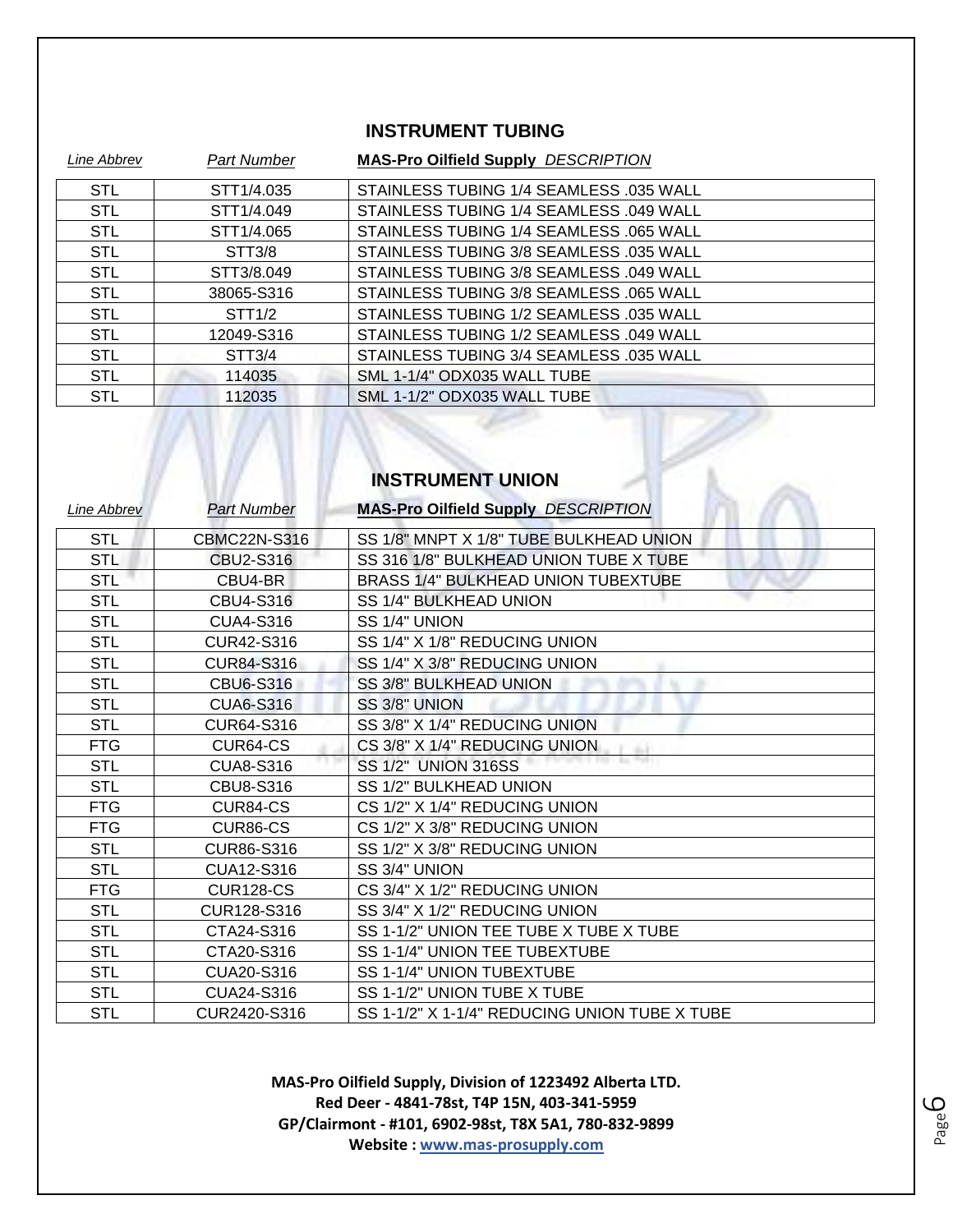#### **INSTRUMENT VALVING**

| Line Abbrev | <b>Part Number</b>   | <b>MAS-Pro Oilfield Supply DESCRIPTION</b>        |
|-------------|----------------------|---------------------------------------------------|
| <b>STL</b>  | CVH1H4T1EP-S316      | SS 1/4" 700H CHECK VALVE 1 #EPDM                  |
| <b>STL</b>  | RV2MF4NBN-S316       | SS 1/4" MFNPT RV SERIES 750-1500#RELIEF VALVE BUN |
| <b>STL</b>  | CVH1H4T1-S316        | SS 1/4" TUBE 700H CHECK VALVE 1#                  |
| <b>STL</b>  | P1VH4T-S316          | SS 1/4" TUBE PLUG VALVE                           |
| <b>STL</b>  | CVH2H6T1-S316        | SS 3/8" TUBE 700H CHECK VALVE 1#                  |
| <b>STL</b>  | CVH2H6T1EP-S316      | SS 3/8" TUBE 700H CHECK VALVE 1#EPDM              |
| <b>STL</b>  | <b>B2VH6T-S316</b>   | SS 3/8" TUBE BALL VALVE 112 SERIES                |
| <b>STL</b>  | P1VH6T-S316          | SS 3/8" TUBE PLUG VALVE                           |
| <b>STL</b>  | VM5V1FTV8NSM-S316    | SS 1/2" NPT 5-VALVE MANIFOLD FLANGED SLOTTED      |
| <b>STL</b>  | <b>VM5VTV8N-S316</b> | SS 1/2" NPT 5-VALVE MANIFOLD REMOTE BLOCK         |
| <b>STL</b>  | CVH2H8T1-S316        | SS 1/2" TUBE 700H CHECK VALVE 1#                  |
| <b>STL</b>  | CVH2H8T1EP-S316      | SS 1/2" TUBE 700H CHECK VALVE 1#EPDM              |
| <b>STL</b>  | P2VH8T-S316          | SS 1/2" TUBE PLUG VALVE                           |

 $\sqrt{1}$ 

|             |                     | <b>BAKER PUMP</b>                                |
|-------------|---------------------|--------------------------------------------------|
| Line Abbrev | <b>Part Number</b>  | <b>MAS-Pro Oilfield Supply DESCRIPTION</b>       |
| <b>TST</b>  | <b>BHPRK</b>        | BAKER HAND PUMP #HP-1000 REPAIR KIT              |
| TST         | <b>BHP</b>          | BAKER HAND PUMP #HP-3000 (3000PSI)               |
| <b>TST</b>  | BHP <sub>10</sub> K | BAKER HAND PUMP 10000PSI #ITHP-10K-20L           |
| <b>TST</b>  | <b>BHPH</b>         | BAKER HAND PUMP HOSE 6'HP-3000                   |
| <b>TST</b>  | <b>BHPP</b>         | BAKER HAND PUMP PLUNGER #1014                    |
| <b>SWB</b>  | <b>BAKERP</b>       | BAKER PUMP (FOR PACKOFF HEAD)                    |
| <b>SWB</b>  | <b>BPGJ</b>         | BAKER PUMP GJ (FOR PACKOFF HEAD)                 |
| EQP         | <b>BPRK</b>         | REPAIR KIT BAKER PUMP (FOR PACKOFF HEAD) REDNECK |
| <b>SWB</b>  | <b>BPGJRK</b>       | REPAIR KIT BAKER PUMP GJ                         |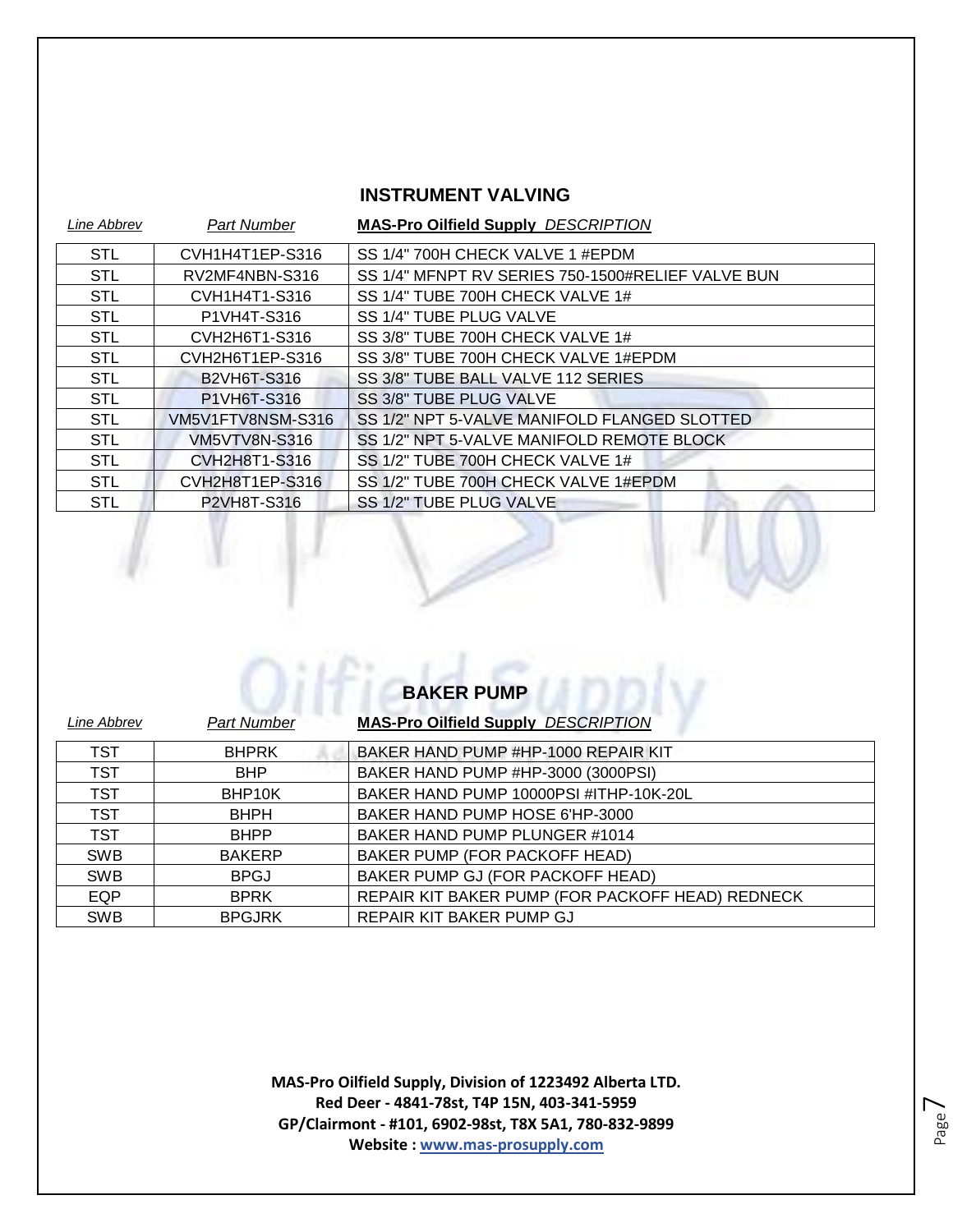#### **CHARTS / PENS / RECORDERS**

| Line Abbrev | <b>Part Number</b> | <b>MAS-Pro Oilfield Supply DESCRIPTION</b> |
|-------------|--------------------|--------------------------------------------|
| <b>TST</b>  | C100X100           | <b>CHART 100X100 BOX</b>                   |
| <b>TST</b>  | C100X100X150       | CHART 100X100X150 BOX                      |
| <b>TST</b>  | C150X400B          | <b>CHART 150X400 BOX</b>                   |
| <b>TST</b>  | C200X400B          | <b>CHART 200X400 BOX</b>                   |
| <b>TST</b>  | C250X100           | <b>CHART 250X100 BOX</b>                   |
| <b>TST</b>  | C250X200B          | <b>CHART 250X200 BOX</b>                   |
| <b>TST</b>  | C250X400B          | <b>CHART 250X400 BOX</b>                   |
| <b>TST</b>  | C300X100B          | <b>CHART 300X100 BOX</b>                   |
| <b>TST</b>  | C300X200B          | <b>CHART 300X200 BOX</b>                   |
| <b>TST</b>  | C300X400B          | <b>CHART 300X400 BOX</b>                   |
| <b>TST</b>  | C400X200           | <b>CHART 400X200 BOX</b>                   |
| <b>TST</b>  | C500X200B          | <b>CHART 500X200 BOX</b>                   |
| TRK         | 500/100-M500SH     | P500W100 7-DAY#M-500-SH                    |
| <b>TST</b>  | C500X400B          | <b>CHART 500X400 BOX</b>                   |
| <b>TST</b>  | C750X400B          | <b>CHART 750X400 BOX</b>                   |
| <b>TST</b>  | C100X400B          | CHART 1000X400 BOX                         |
| <b>TST</b>  | C1500X200B         | <b>CHART 1500X200 BOX</b>                  |
| MS3         | C1HR20K            | CHART 1HRX20000 BOX                        |
| <b>TST</b>  | 10557586           | CHART PEN BLUE LONG (6 PK)                 |
| <b>TST</b>  | 10557230           | CHART PEN BLUE SHORT (6 PK)                |
| <b>TST</b>  | 10557461           | CHART PEN RED LONG (6 PK)                  |
| <b>TST</b>  | 10557222           | CHART PEN RED SHORT (6 PK)                 |
| <b>TST</b>  | CR070MPA           | CHART RECORDER 0-70 MPA BOX MD TOTCO       |

A division of 1223492 Alberta Ltd.

#### **CYLINDER BRUSHES**

| Line Abbrev | Part Number | <b>MAS-Pro Oilfield Supply DESCRIPTION</b> |
|-------------|-------------|--------------------------------------------|
| TLS         | 03390       | <b>CYLINDER BRUSH 2"</b>                   |
| TLS         | 03391       | CYLINDER BRUSH 2-1/2"                      |
| TLS         | 02640       | <b>CYLINDER BRUSH 3"</b>                   |
| TRK         | CLTB        | CYLINDER LOCK (FOR TOOL BOX) #39           |

**MAS-Pro Oilfield Supply, Division of 1223492 Alberta LTD. Red Deer - 4841-78st, T4P 15N, 403-341-5959 GP/Clairmont - #101, 6902-98st, T8X 5A1, 780-832-9899 Website : www.mas-prosupply.com**

Page  $\infty$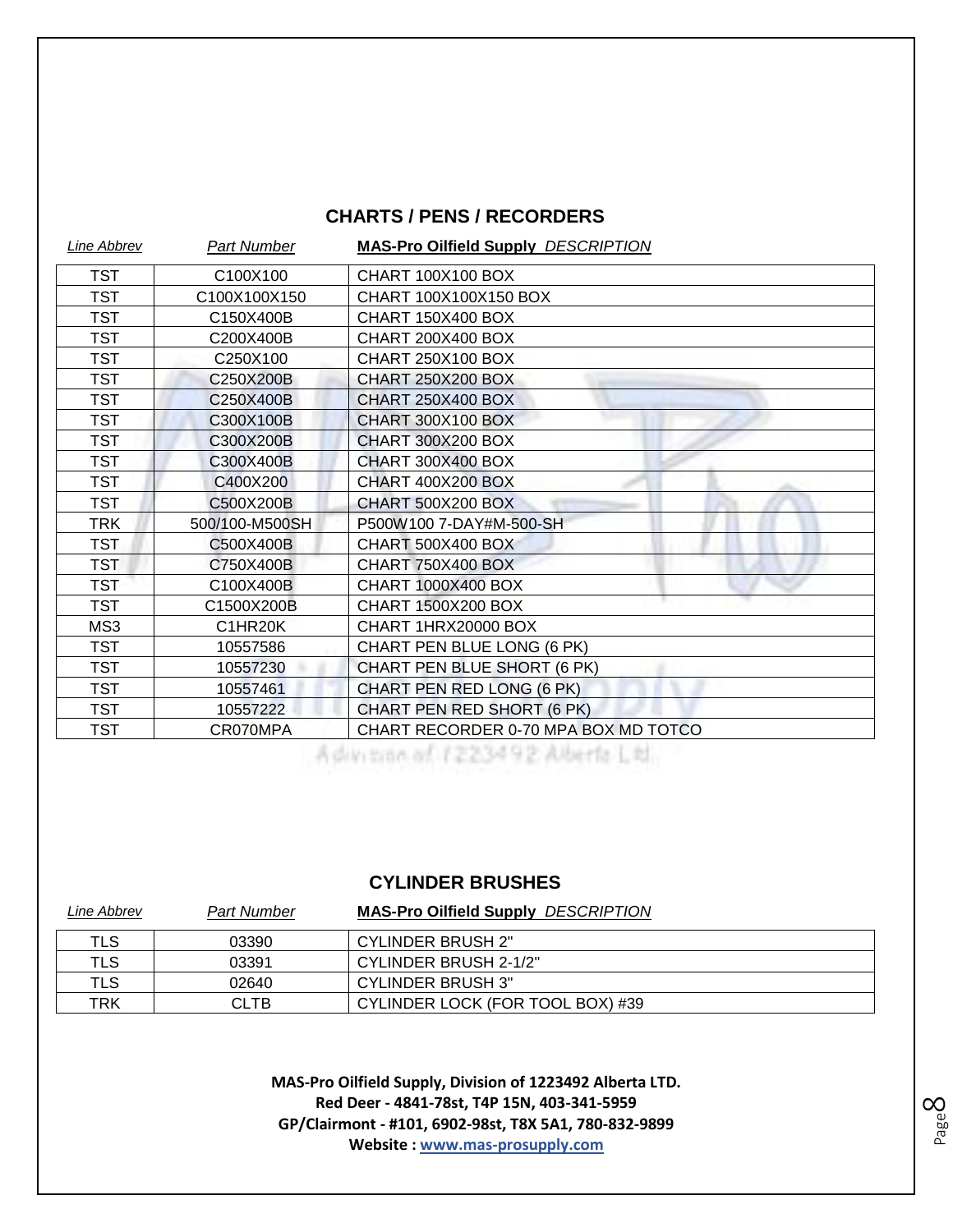#### **DANIELS**

| Line Abbrev | Part Number | <b>MAS-Pro Oilfield Supply DESCRIPTION</b> |
|-------------|-------------|--------------------------------------------|
| <b>TST</b>  | <b>DEV</b>  | EQUALIZER VALVE DANIELS #C60DC01SS         |
| <b>TST</b>  | GD3/8       | GREASE DANIELS 3/8 SOUR SERVICE (24)       |
| <b>DAN</b>  | 236-19-532  | METER RUN 4 600 SCH80 NACE, LCC DANIEL     |
| <b>TST</b>  | C60DC02     | <b>METER WRENCH DANIELS</b>                |
| <b>SFY</b>  | DPK         | PACKING KIT TEFLON DANIELS                 |
| <b>TST</b>  | <b>DRK</b>  | <b>REPAIR KIT DANIELS</b>                  |
| <b>GAS</b>  | SR4150      | SEAL RING 4 150# (OLD DANIELS)             |
| <b>TST</b>  | VSS         | VALVE SEAT SCREWS, 18-8SS DANIELS          |
| <b>TST</b>  | VS4D        | <b>VALVE STRIP 4" DANIELS</b>              |

|             |                    | <b>FLARE PEN / SHELL</b>                   |  |
|-------------|--------------------|--------------------------------------------|--|
| Line Abbrev | <b>Part Number</b> | <b>MAS-Pro Oilfield Supply DESCRIPTION</b> |  |
| TST         | FP                 | FLARE PEN #SG-67                           |  |
| TST         | <b>FPS</b>         | FLARE PEN SHELLS#5271.1                    |  |

# **FUEL GAS SCRUBBER**

| Line Abbrev | <b>Part Number</b> | <b>MAS-Pro Oilfield Supply DESCRIPTION</b> |
|-------------|--------------------|--------------------------------------------|
| <b>TRK</b>  | FGS4X12            | FUEL GAS SCRUBBER 4" X 12" 1" NPT          |
| TRK         | FGS6X12            | FUEL GAS SCRUBBER 6" X 12" 1" NPT          |
| TRK         | FGS6X36            | FUEL GAS SCRUBBER 6" X 36"                 |

#### **GRAUDUATED CYLINDERS**

| Line Abbrev | <b>Part Number</b>   | <b>MAS-Pro Oilfield Supply DESCRIPTION</b> |
|-------------|----------------------|--------------------------------------------|
| TST         | GC <sub>250</sub> ML | GRADUATED CYLINDER 250ML PLASTIC           |
| TST         | GC500G               | <b>GRADUATED CYLINDER 500ML GLASS</b>      |
| TST         | GC500ML              | <b>GRADUATED CYLINDER 500ML PLASTIC</b>    |

**MAS-Pro Oilfield Supply, Division of 1223492 Alberta LTD. Red Deer - 4841-78st, T4P 15N, 403-341-5959 GP/Clairmont - #101, 6902-98st, T8X 5A1, 780-832-9899 Website : www.mas-prosupply.com**

Page  $\mathcal O$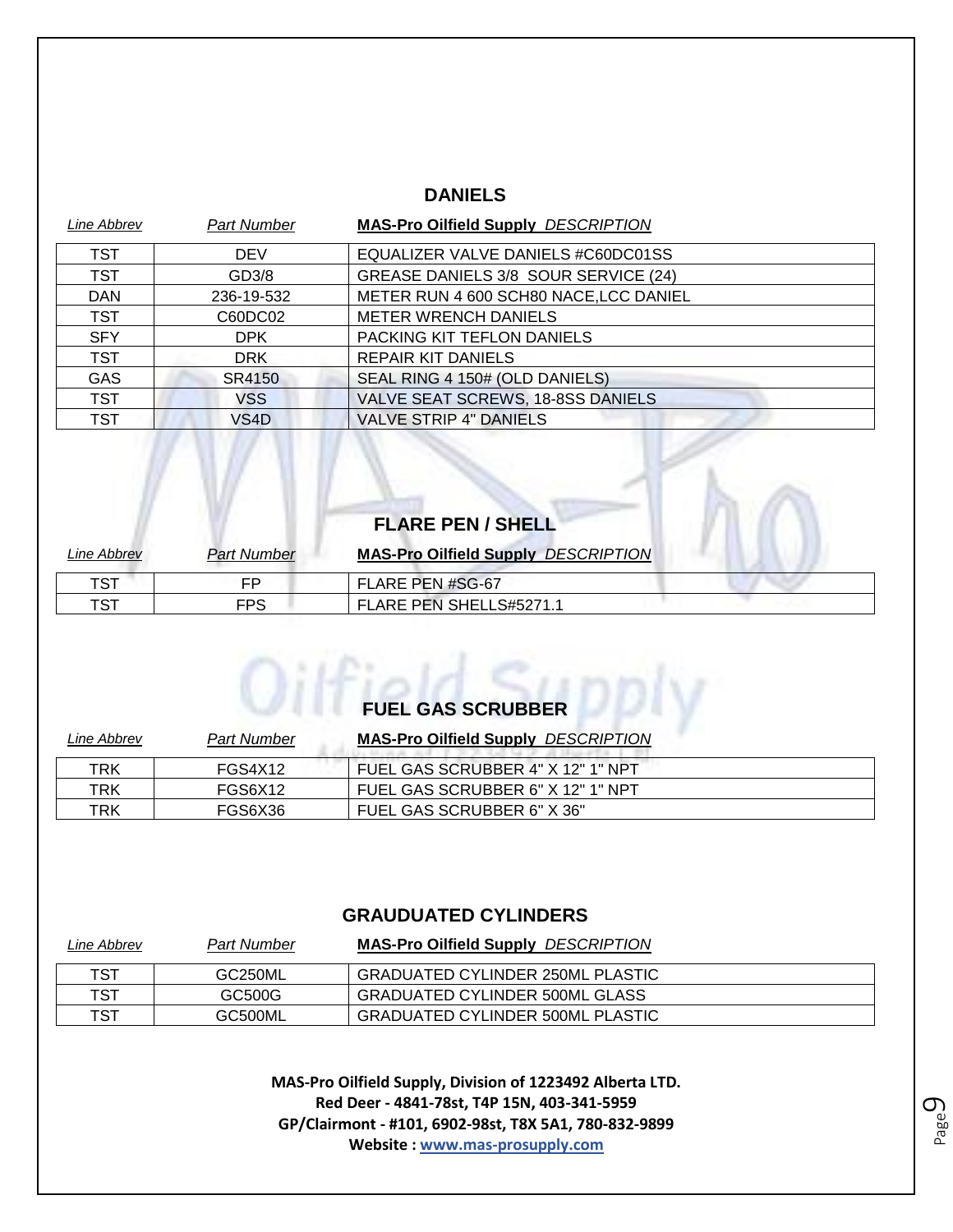#### **GREASE**

| Line Abbrev | <b>Part Number</b> | <b>MAS-Pro Oilfield Supply DESCRIPTION</b> |
|-------------|--------------------|--------------------------------------------|
| <b>TLS</b>  | <b>GGHP</b>        | <b>GREASE GUN HP SNIPER</b>                |
| <b>TST</b>  | <b>HPGB</b>        | GREASE HP DESCO BLK #955 K STICK           |
| <b>TST</b>  | <b>HPGSLT</b>      | GREASE HP DESCO YLW #622 K STICK           |
| <b>TST</b>  | <b>HPGGE</b>       | GREASE HP GUN END #FT706510                |
| <b>TST</b>  | <b>HPGGG</b>       | GREASE HP GUN GAUGE #GG155305              |
| <b>TST</b>  | GG155318           | <b>GREASE HP GUN HOSE 18</b>               |
| <b>TST</b>  | <b>HPGGRK</b>      | GREASE HP GUN REPAIR KIT #GG155235         |
| <b>TST</b>  | <b>HPGGAT</b>      | GREASE HP GUN TEE #GG155310                |
| <b>TST</b>  | HPG80K             | GREASE HP VALTEX #80K (12)                 |
| <b>RDI</b>  | GR2015K-STICK      | <b>GREASE PREM SYN 2015K</b>               |
| <b>GFP</b>  | LL955110           | <b>GREASE TEXSTEAM (72)</b>                |
| OIL         | 3087               | <b>GREASE VAL-PLEX EP 2KG</b>              |
| OIL         | 504972             | GREASE VAL-PLEX EP 400G CARTRIDGE          |



#### **HYDROMETER** *Line Abbrev Part Number* **MAS-Pro Oilfield Supply** *DESCRIPTION*

| TST | HYD10-458  | HYDROMETER 10/458          |
|-----|------------|----------------------------|
| TST | HYD10-4515 | HYDROMETER 10/45 15        |
| TST | HYD10-100  | <b>HYDROMETER 10-100ML</b> |
| TST | HYD45-908  | HYDROMETER 45/90 8         |
| TST | HYD45-9015 | HYDROMETER 45/90 15        |
|     |            |                            |

#### **KNOCK OUT DROPS**

| Line Abbrev | Part Number | <b>MAS-Pro Oilfield Supply DESCRIPTION</b> |
|-------------|-------------|--------------------------------------------|
| TST         | KOD8        | KNOCKOUT DROPS 15ML                        |
| TST         | KOD30       | KNOCKOUT DROPS 30ML                        |
| TST         | <b>KOD</b>  | <b>KNOCKOUT DROPS 250ML</b>                |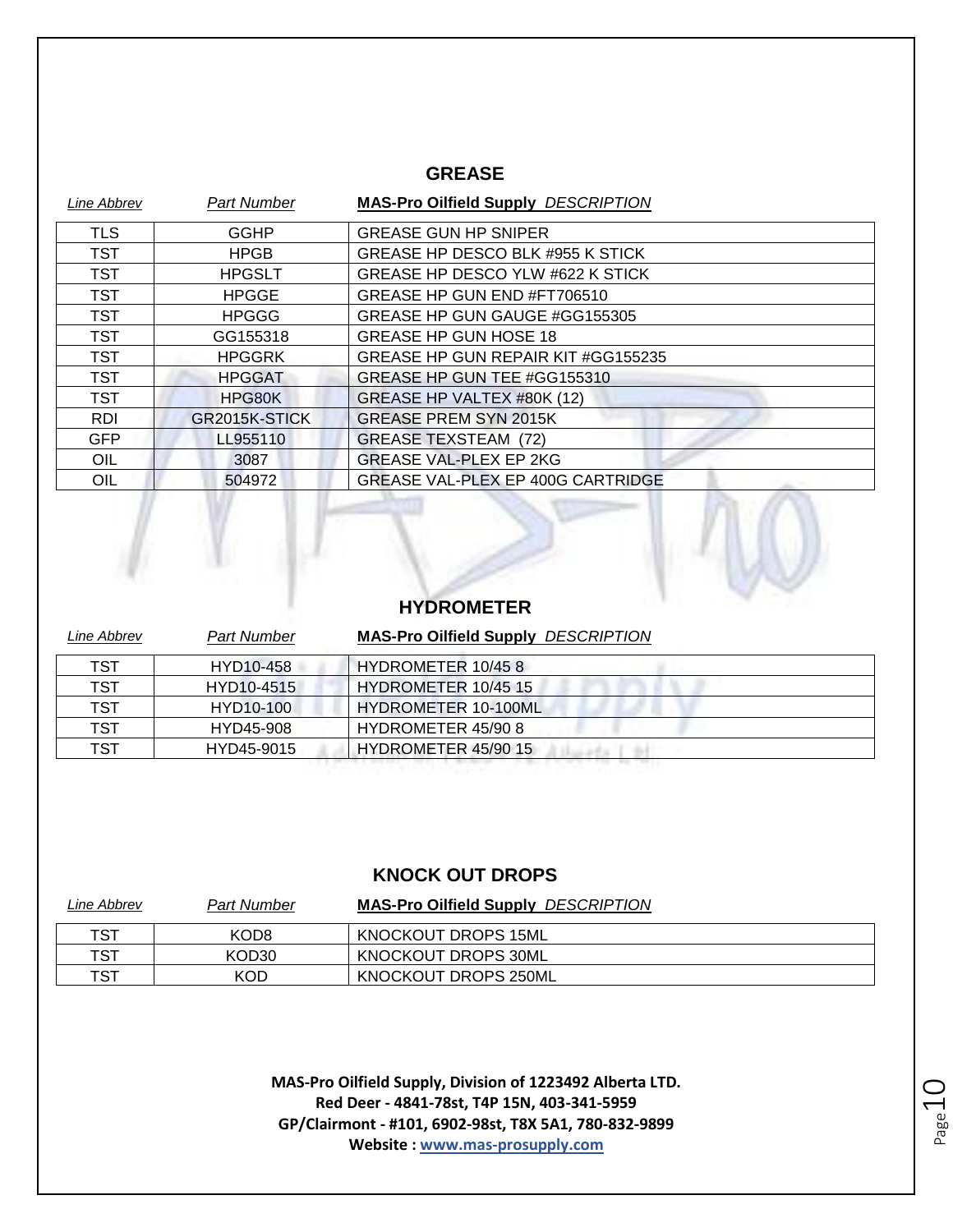#### **ORIFICE PLATES**

| Line Abbrev | <b>Part Number</b>  | <b>MAS-Pro Oilfield Supply DESCRIPTION</b>    |
|-------------|---------------------|-----------------------------------------------|
| TST         | 575650              | ORIFICE PLATE 2" X 0.3125 CAT500 316SS        |
| <b>TST</b>  | 748360              | <b>ORIFICE PLATE 2" X 0.500 CAT500 316SS</b>  |
| <b>TST</b>  | 288531              | <b>ORIFICE PLATE 2" X 0.625 CAT500 316SS</b>  |
| <b>TST</b>  | 369707              | <b>ORIFICE PLATE 2" X 0.875 CAT500 316SS</b>  |
| <b>TST</b>  | 625044              | ORIFICE PLATE 2" X 1.000CAT500 316SS          |
| TST         | 666796              | ORIFICE PLATE 2" X 1.125 CAT500 316SS         |
| <b>TST</b>  | 841796              | <b>ORIFICE PLATE 2" X 1.250 CAT500 316SS</b>  |
| <b>TST</b>  | 444864              | <b>ORIFICE PLATE 2" X 1.375 CAT500 316SS</b>  |
| TST         | 661741              | <b>ORIFICE PLATE 2" X 1.500 CAT500 316SS</b>  |
| <b>TST</b>  | 841796-1            | <b>ORIFICE PLATE 3" X 1.250 CAT500 316SS</b>  |
| <b>TST</b>  | 444864-1            | <b>ORIFICE PLATE 3" X 1.375 CAT500 316SS</b>  |
| <b>TST</b>  | 748360-1            | ORIFICE PLATE 3" X 2.500 CAT500 316SS         |
| <b>TST</b>  | 404912              | <b>ORIFICE PLATE 4" X 2.875 CAT500 316SS</b>  |
| <b>TST</b>  | 190273              | <b>ORIFICE PLATE 4" X 3.125 CAT500 316SS</b>  |
| <b>TST</b>  | 552365              | <b>ORIFICE PLATE 4" X 3.375 CAT500 316SS</b>  |
| <b>TST</b>  | 440173              | <b>ORIFICE PLATE 4" X 3.500 CAT500 316SS</b>  |
| <b>TST</b>  | OPDR <sub>2</sub> C | ORIFICE PLATE DOVETAL RING 2 COMCO#40712-001  |
| <b>TST</b>  | OPR <sub>2C</sub>   | ORIFICE PLATE RETAINER 2 COMCO#40552-069-0400 |
| <b>TST</b>  | OPSR4NS             | ORFICE PLATE SEAL RING 4 NORTH STAR METER RUN |
| MS3         | OPSR4N14.3          | ORIFICE PLATE SEAL RING 4 NOTCHED 14.3        |

Advision of 1223492 Alberta Ltd.

Oilfield Supply

**MAS-Pro Oilfield Supply, Division of 1223492 Alberta LTD. Red Deer - 4841-78st, T4P 15N, 403-341-5959 GP/Clairmont - #101, 6902-98st, T8X 5A1, 780-832-9899 Website : www.mas-prosupply.com**

Page 11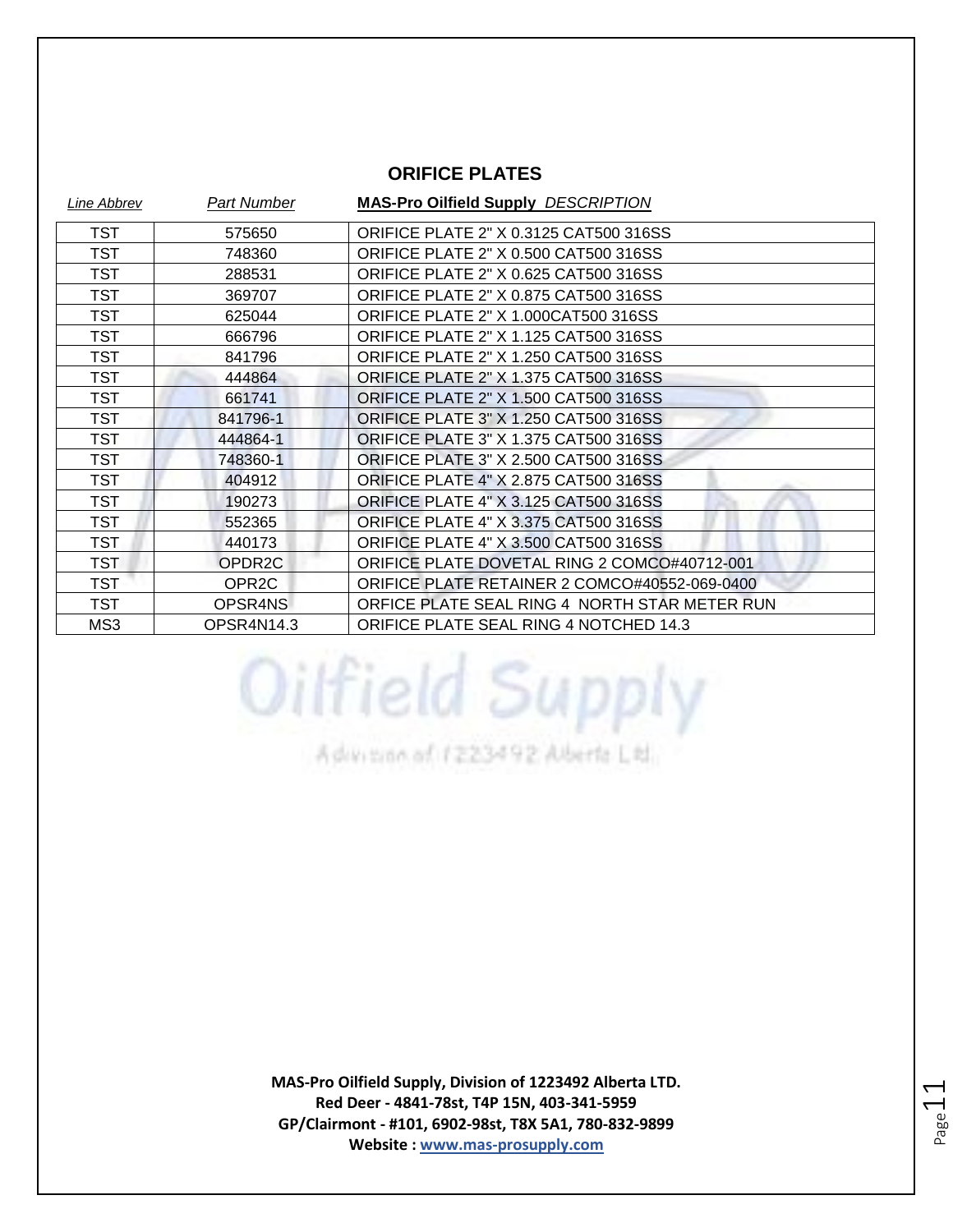#### **SIGHT GLASS EQUIPMENT**

| Line Abbrev | <b>Part Number</b> | <b>MAS-Pro Oilfield Supply DESCRIPTION</b>      |
|-------------|--------------------|-------------------------------------------------|
| TST         | <b>SIGHTG</b>      | <b>SIGHT GLASS</b>                              |
| TST         | SG#9               | SIGHT GLASS #9 13-3/8" X1-3/8" X3/4"            |
| <b>TST</b>  | SG3MNPT            | SIGHT GLASS 3" MALE NPT EA END                  |
| <b>TST</b>  | SG3X4CL            | SIGHT GLASS 3"X4" MXF CAM-LOCK                  |
| TST         | SG4MNPT            | SIGHT GLASS 4" MALE NPT EA END                  |
| TST         | <b>SCAR10-7/8N</b> | SIGHT GLASS ASSEMBLY REFLEX 10-7/8 1/2 NPT NAC  |
| <b>TST</b>  | <b>SCAT10-7/8N</b> | SIGHT GLASS ASSEMBLY TRANSPARENT 10-7/8 1/2 NP  |
| TST         | 83190              | SIGHT GLASS BRUSH (SNAKE) 5FT                   |
| TST         | SGB1/2X24          | SIGHT GLASS BRUSH 1/2"X24"                      |
| <b>TST</b>  | SGB1/2X36          | SIGHT GLASS BRUSH 1/2"X36"                      |
| <b>TST</b>  | <b>SGB</b>         | SIGHT GLASS BRUSH 3/4"X36"                      |
| <b>TST</b>  | <b>SGCT</b>        | SIGHT GLASS FOR COOLANT TANK#T3249(WESTERNSTAR) |
| <b>TST</b>  | SGG#5              | SIGHT GLASS GASKET #5 GRAFOIL                   |
| TST         | SGG#7              | SIGHT GLASS GASKET #7 GRAFOIL                   |
| <b>TST</b>  | SGG#9              | SIGHT GLASS GASKET #9 GRAFOIL                   |
| <b>TST</b>  | <b>SGOLGWT</b>     | SIGHT GLASS OIL LEVEL GAUGE WITH TEMP #LDR02    |
| TST         | PSG2X8             | SIGHT GLASS PETOL 2"X8" CLEAR                   |
| <b>TST</b>  | <b>SGR5/8</b>      | SIGHT GLASS RUBBERS 5/8" #853-00115             |
| <b>TST</b>  | SGT5/8X10-1/4      | SIGHT GLASS TUBING 5/8 X10-1/4#RL-58X101/4      |
| <b>TST</b>  | <b>SGT5/8</b>      | SIGHT GLASS TUBING 5/8"                         |
| TST         | SGT5/8X10-1/4K     | SIGHT GLASS TUBING 5/8" T X 3-7/8 L             |
| TST         | SGV1/2-5/8B        | SIGHT GLASS VALVE 1/2" NPT X 5/8" BARB          |
| TST         | SGV1/2-5/8         | SIGHT GLASS VALVE 1/2" NPT X 5/8" TUBING (SET)  |
|             |                    |                                                 |

A division of 1223492 Alberta Little

#### **TEMP STICK**

| Line Abbrev | <b>Part Number</b> | <b>MAS-Pro Oilfield Supply DESCRIPTION</b> |
|-------------|--------------------|--------------------------------------------|
| OFF         | TS250              | <b>TEMPSTICK 250F</b>                      |
| OFF         | TS550              | <b>TEMPSTICK 550F</b>                      |
| OFF         | TS600              | <b>TEMPSTICK 600F</b>                      |
| OFF         | TS650              | <b>TEMPSTICK 650F</b>                      |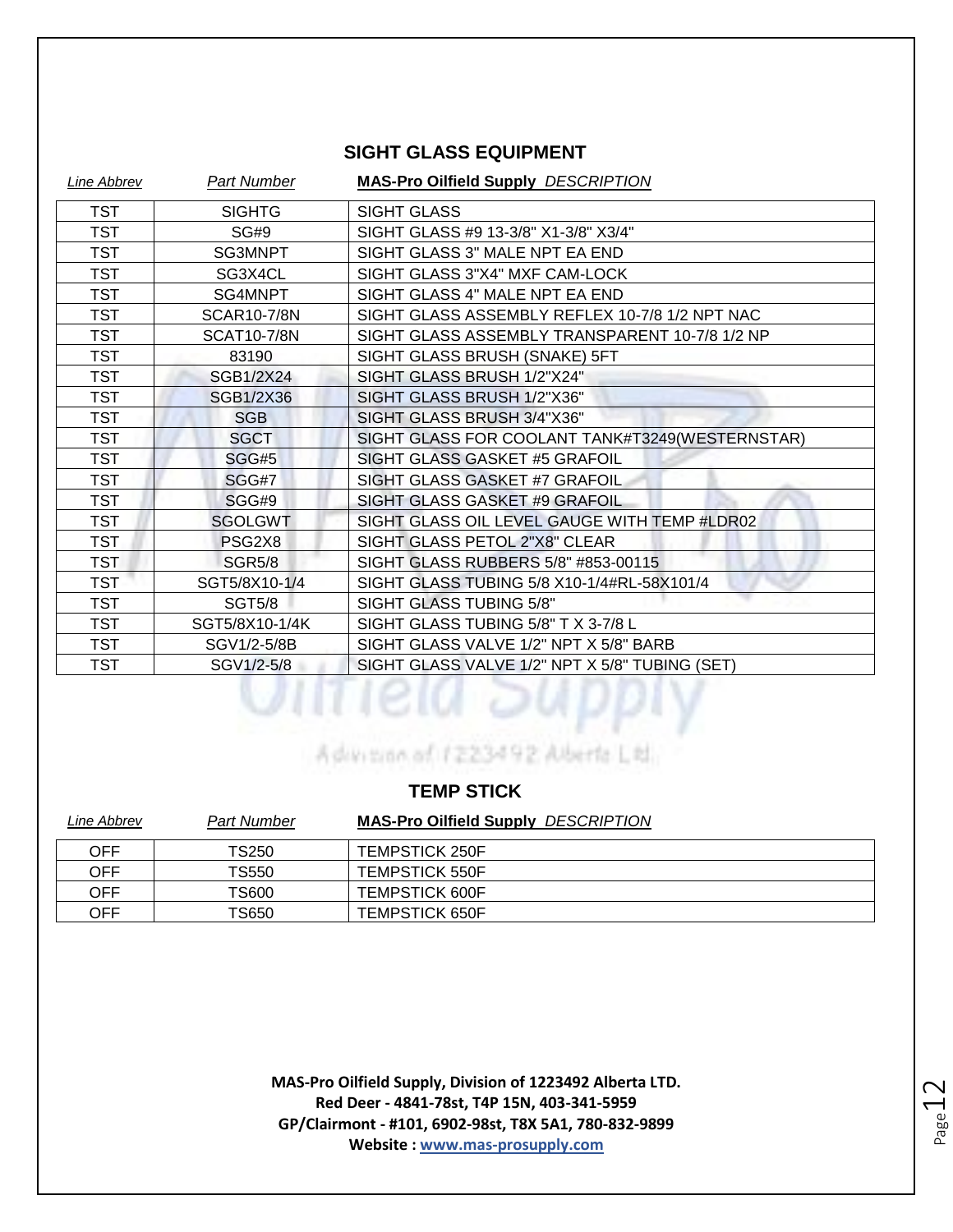#### **TEXSTEAM EQUIPMENT**

| Line Abbrev | <b>Part Number</b> | <b>MAS-Pro Oilfield Supply DESCRIPTION</b>       |
|-------------|--------------------|--------------------------------------------------|
| <b>RBR</b>  | <b>ORINGB</b>      | BOTTOM O-RING FOR TXT PUMP                       |
| <b>RBR</b>  | ORINGU             | O-RING UPPER FOR TXT PUMP                        |
| <b>TST</b>  | TXTAFB623          | <b>TEXSTEAM AFB-623 WORM GEAR</b>                |
| <b>TST</b>  | <b>TASA1755</b>    | <b>TEXSTEAM ASA-1755 GEAR</b>                    |
| <b>TST</b>  | <b>TASA2250</b>    | TEXSTEAM ASA-2250 GEAR ASSY                      |
| TST         | TXTASB616          | TEXSTEAM ASB-616 50:1 GEAR RATIO                 |
| TST         | <b>TASA4065</b>    | <b>TEXSTEAM BEARING ASA-4065</b>                 |
| <b>TST</b>  | <b>TBCVS</b>       | TEXSTEAM BOTTOM CHECK VALVE SEAT#BB698           |
| <b>TST</b>  | <b>TEVD</b>        | TEXSTEAM EXHAUST VALVE DIAPHRAGM(FRONT REGULATOR |
| <b>TST</b>  | <b>TGJ0558</b>     | TEXSTEAM GREASE ASSY(JACK) #0558                 |
| <b>TST</b>  | <b>TGREASE</b>     | <b>TEXSTEAM GREASE(BOX)</b>                      |
| TST         | ASB616             | TEXSTEAM HELICAL GEAR ASB-616                    |
| TST         | <b>ASA1875</b>     | TEXSTEAM PACKING 3/8" ASA-1875                   |
| TST         | ASA1874            | TEXSTEAM PACKING 1/2" ASA-1874                   |
| <b>TST</b>  | ASA1456            | <b>TEXSTEAM PACKING ASA-1456</b>                 |
| <b>TST</b>  | <b>TSA-4064</b>    | <b>TEXSTEAM PIN ASA-4064</b>                     |
| TST         | <b>TPP</b>         | <b>TEXSTEAM PISTON PACKING VITON</b>             |
| <b>TST</b>  | <b>TPVA</b>        | TEXSTEAM PRIMING VALVE ASSEMBLY( TO PRIME PUMP)  |
| <b>TST</b>  | <b>TXTP</b>        | <b>TEXSTEAM PUMP</b>                             |
| TST         | TP5000             | <b>TEXSTEAM PUMP 5000PSI</b>                     |
| <b>TST</b>  | TRBKL5K            | TEXSTEAM REBUILD KIT LOWER 5000#                 |
| <b>TST</b>  | TRBKU5K            | TEXSTEAM REBUILD KIT UPPER 5000#                 |
| TST         | TRBKU/L5K          | TEXSTEAM REBUILD KIT UPPER/LOWER 5000#           |
| <b>TST</b>  | <b>TSAS</b>        | TEXSTEAM SPEED ADJUSTMENT SCREW                  |
| <b>TST</b>  | <b>TBTEX</b>       | <b>TEXSTEAM TEXSTTOP BUSHING</b>                 |
| TST         | <b>TTCVS</b>       | TEXSTEAM TOP CHECK VALVE SEAT#TB368              |
| <b>TST</b>  | ASA-2250           | TEXSTEAM WORM GEAR AND SHAFT ASA-2250            |

#### **THERMOWELLS**

| Line Abbrev | Part Number      | <b>MAS-Pro Oilfield Supply DESCRIPTION</b> |
|-------------|------------------|--------------------------------------------|
| <b>FTG</b>  | TW1/20-2504      | THERMOWELL 1/2" 0-160 4 W/GAUGE            |
| FTG.        | TW1/2X3/4X2-1/2  | THERMOWELL 1/2" X3/4" X2-1/2"              |
| <b>FTG</b>  | TW3/40-1204      | THERMOWELL 3/4" 0-120 4 W/GAUGE            |
| FTG.        | TW3/4-40-702-1/2 | THERMOWELL 3/4" -40-70 2-1/2" W/GAUGE      |

Page 13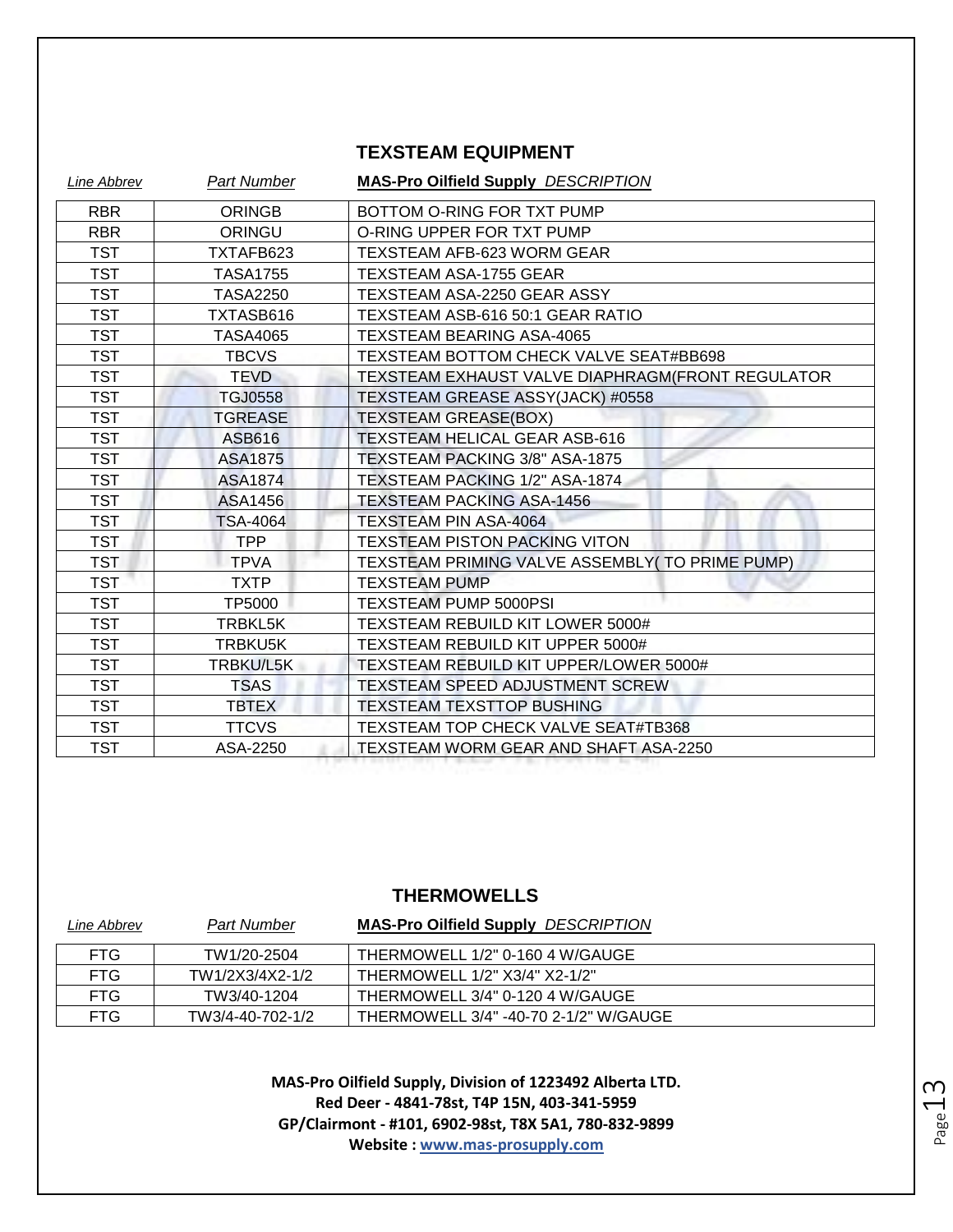#### **SPECIALITY INSTRUMENTATION & TESTING EQUIPMENT**

| Line Abbrev | <b>Part Number</b> | <b>MAS-Pro Oilfield Supply DESCRIPTION</b> |
|-------------|--------------------|--------------------------------------------|
| <b>OFF</b>  | <b>CRBK</b>        | <b>CYLINDER REBUILD KIT</b>                |
| <b>TST</b>  | E40R               | E40 RUBBERS                                |
| <b>TST</b>  | E40RU              | E40 URETHANE RUBBERS(RED)                  |
| <b>TST</b>  | <b>EYED</b>        | <b>EYE DROPPERS/PIPETS</b>                 |
| <b>TST</b>  | FA <sub>3</sub>    | <b>FLAME ARRESTOR 3</b>                    |
| <b>TST</b>  | 460DC09A-MR        | GASKET SEAL BAR 4 METAL REINFORCED 2K      |
| <b>TST</b>  | <b>CENT</b>        | HAND CRANK CENTRIFUGE #18801               |
| <b>TST</b>  | <b>HPK</b>         | <b>HOSE PIGGING KIT#UCEL7DP</b>            |
| <b>RBR</b>  | 351                | <b>JUNK CATCHER O-RING HSN</b>             |
| <b>TST</b>  | KRRK4              | KIMRAY REPAIR KIT FOR A 4#427 FGT-BP-S     |
| <b>TST</b>  | <b>MPT</b>         | <b>MAGNETIC PARTICAL TEST</b>              |
| <b>TRK</b>  | MS38FI             | MICROSWITCH #38FI                          |
| <b>TST</b>  | <b>MUDS</b>        | MUD SCALE OFI #EX1272                      |
| <b>CHM</b>  | <b>KKP</b>         | PASTE KOLOR CUT #WT25                      |
| <b>TST</b>  | <b>PHP0-14</b>     | PH PAPER 0-14                              |
| <b>TST</b>  | <b>PB</b>          | <b>PLUMB BOB</b>                           |
| <b>TST</b>  | <b>POCKETT</b>     | POCKET THERMOMETERS                        |
| <b>TST</b>  | <b>REFRAC</b>      | <b>REFRAC</b>                              |
| <b>TST</b>  | <b>RLA</b>         | REFRAC LID ASSEMBLY                        |
| <b>CHM</b>  | <b>SAMPLEJ</b>     | SAMPLE JUG 1.2L C/W LID                    |
| <b>SFY</b>  | TG1020             | TANK GAUGE WITH DECALS 20'X64M3            |
| <b>TRK</b>  | TS1-3/4X1/8        | TANK STRIP 1-3/4" WIDE X 1/8" THICK 75FT   |
| <b>OFF</b>  | <b>BTM</b>         | <b>TESTER BUBBLE (FOR CASING VENT)</b>     |
| <b>TST</b>  | THC <sub>18</sub>  | <b>THERMOCOUPLE 18 UNIVERSAL</b>           |
| <b>TST</b>  | <b>THERMM</b>      | THERMOMETER MAGNETIC #PT-312C              |
| <b>FTG</b>  | <b>TXT311</b>      | THERMOSTAT XT311 FOR FX5 HEATER            |
| <b>FTG</b>  | THJT8.1            | THIEF HATCH #JT8.1 SOUR 16OZ               |
| <b>TST</b>  | <b>TIS</b>         | TORPEDO IGNITOR SYSTEM                     |
| <b>TST</b>  | <b>VTC</b>         | VISCOSITY TESTING CUP #E20200              |
| <b>TST</b>  | <b>VTF</b>         | VISCOSITY TESTING FUNNEL #E20100           |
| <b>TST</b>  | <b>WFP</b>         | WATER FINDING PASTE #KK-001                |
| <b>TST</b>  | <b>WFPG</b>        | WATER FINDING PASTE GASOILA#WT25           |
| <b>OFF</b>  | <b>WSS</b>         | <b>WELLHEAD SOAP STICKS</b>                |
| <b>OFF</b>  | <b>WHTS</b>        | WOOD HINGED TANK STICK 14'                 |
| <b>OFF</b>  | WTS14              | WOOD TANK STICK 14' (NOT HINGED)           |